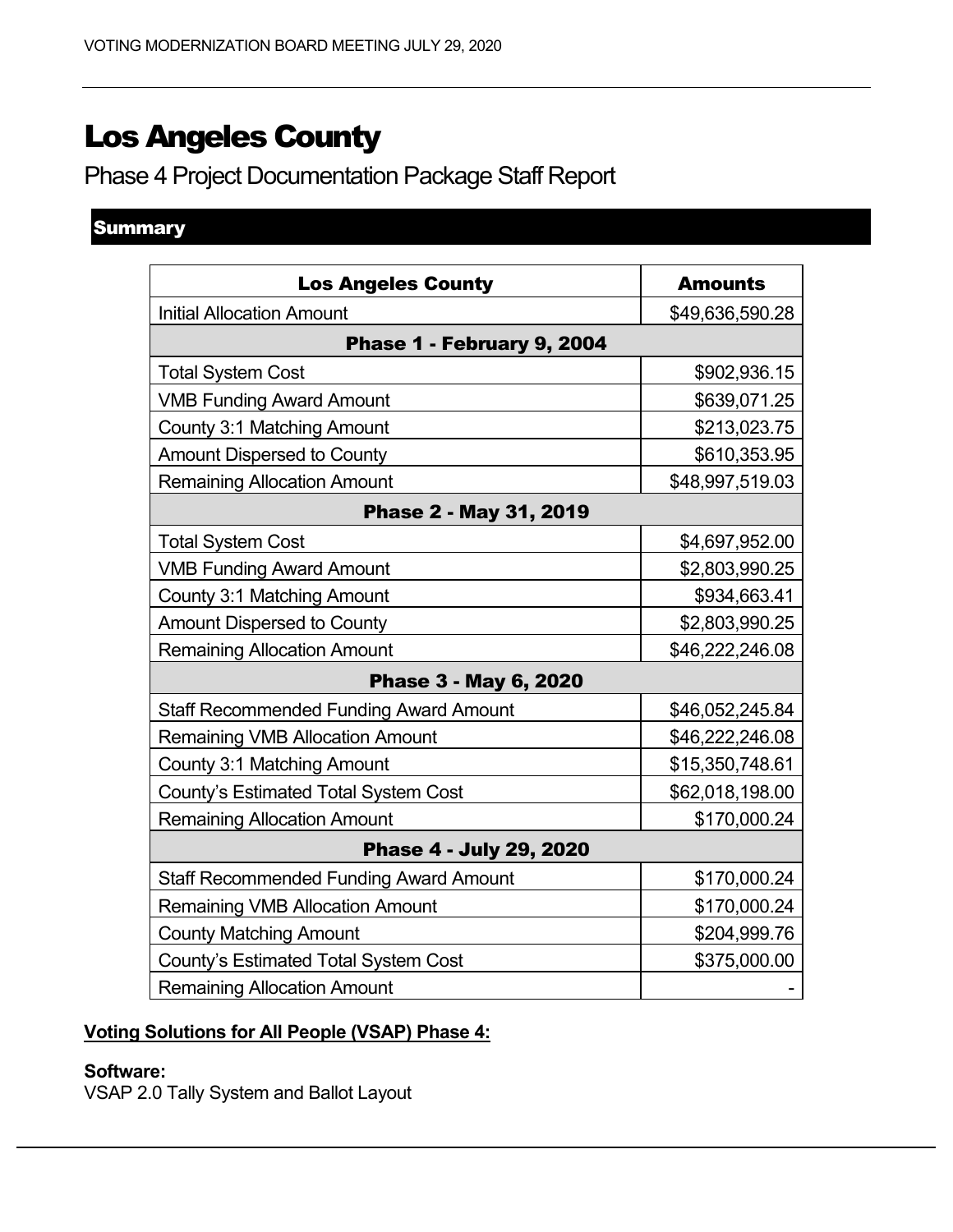Los Angeles County Phase 4 – Project Documentation Plan - Staff Report

#### **Acquisition Schedule**:

The VSAP 2.0 Voting System was conditionally certified on January 24, 2020, by the California Secretary of State.

### **Project Completion Date**:

Los Angeles County's second phase of the VSAP 2.0 System was fully implemented during the March 2020 Presidential Primary Election.

## **Staff Report**:

Los Angeles County's Phase 4 Project Documentation Plan appears to meet the funding application requirements for completeness. The VSAP 2.0 System and corresponding components are certified for use by Los Angeles County.

Los Angeles County launched the VSAP project in 2009 in response to growing voting system needs and unique challenges as a result of the increasing voting population and complexity of election administration. The County claims that the previous voting system did not offer the technical and functional elasticity necessary to accommodate the growing demands of the electorate's diversity and size. As such, Registrar-Recorder/County Clerk sought to create a new comprehensive system that could fulfill the goals of increased accuracy, transparency, and security with a human-centered focus.

Los Angeles County adopted a multi-phased approach to modernizing its voting system. In 2004, the County purchased 171 AccuVote TS Diebold units. In May of 2019, the County was reimbursed for the first phase of implementing the Voting Solutions for All People (VSAP) system. The County was also awarded funds for their new Vote-by-Mail Tally System. This included a redesigned voteby-mail ballot system, a modernized tally system, and a certified ballot on demand system. These components were fully implemented during the November 2018 General Election.

For Phase 3 of the County's voting system modernization, the second phase of the VSAP project, Los Angeles County contracted with Digital Foundry, Smartmatic USA Corporation, IBML, and E-PLUS Technologies to complete the VSAP 2.0 system. The VSAP 2.0 system is the "in-person voting experience" consisting of an expansion of the Vote-by-Mail Tally system that was part of the Phase 2 modernization, ePollbooks, a new ballot layout application (VBL), an Interactive Sample Ballot (ISB), an ISB Remote Accessible Vote-by-Mail System (RAVBMS), and Ballot Marking Devices (BMDs). The County was awarded \$46,052,245.84 at the May 2020 meeting for several invoices from this project.

For this final phase of voting modernization, Los Angeles County has come forward to claim the remaining \$170,000.24 from their VMB funds for the completion of the purchase of Los Angeles County's new Tally System and VBM Ballot Layout for the Voting Solutions for All People system.

The County will only receive VMB payments once they have submitted a payment request with the detailed invoice for its certified voting equipment software. Please note that the staff-proposed funding award is based upon allowable reimbursement under Proposition 41 for certified voting equipment software for the VSAP system.